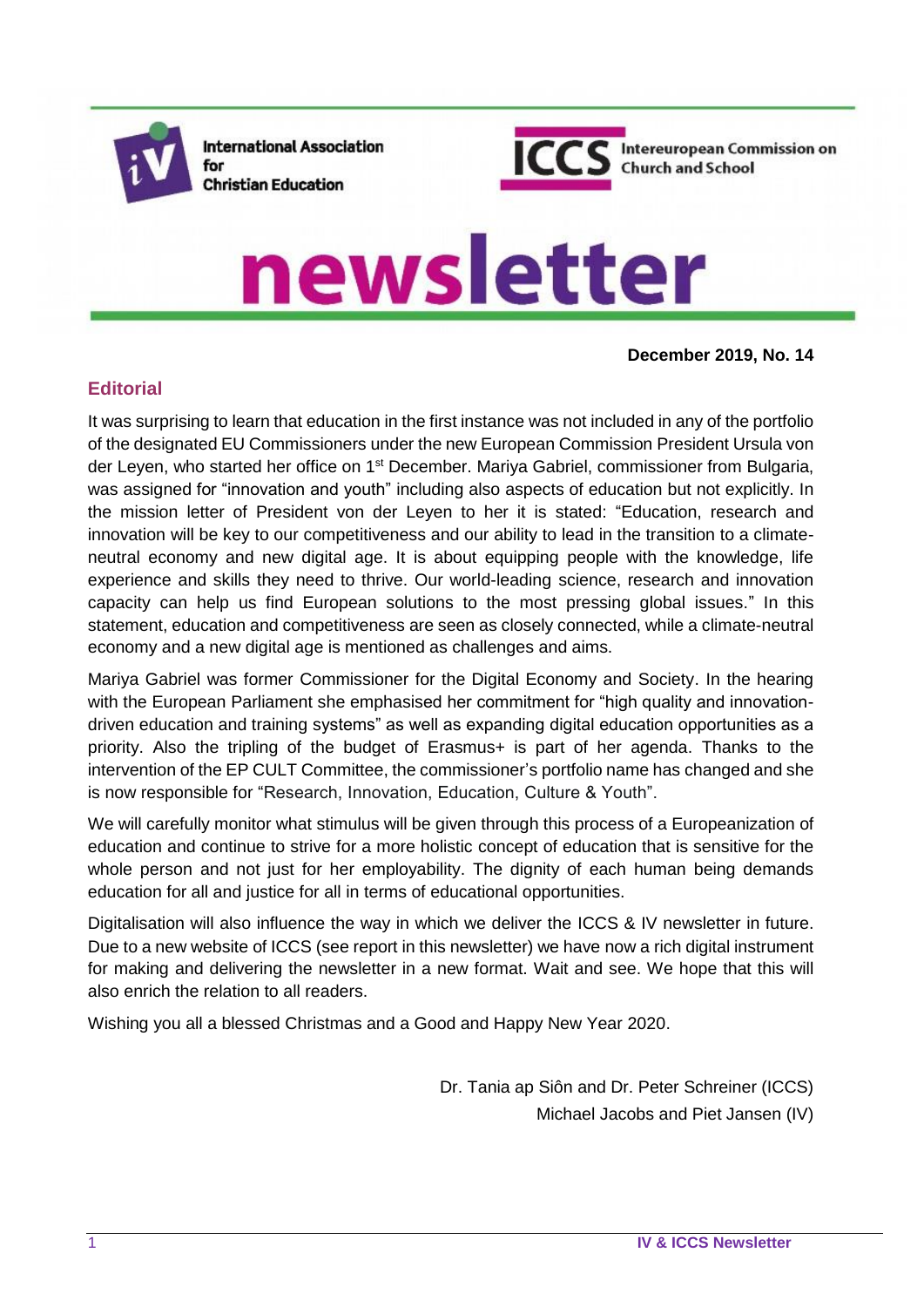# **Information from IV and ICCS**

# **IV: The General Assembly 2019 took place in Vienna**

On invitation of the Evangelisches Schulwerk A.B. Wien and the international education network PILGRIM, this year's IV General Assembly took place in the Austrian capital on 15-16 November. The theme of the meeting was "Contributions by Christian Schools to Education for Sustainable Development" and, using the example of over 200 PILGRIM schools, it showed ways to an ecologically sustainable and spiritually conscious education. Oberkirchenrat Schiefermair also highlighted the legal framework for denominational schools in Austria, and the headmistress of the Evangelische Volksschule on Karlsplatz, where the General Assembly took place, presented her impressive concepts of promoting outstanding talent and of the all-day care. Thirty participants from 12 European countries experienced a successful conference in an inviting atmosphere in an architecturally unique school building. The programme was rounded off by a "Protestant city walk" on the second day.

In the statutory part of the General Assembly, the 2020 budget was adopted. The proposal for a "mentoring system" to intensify communication between the Board and the member associations between the annual general meetings met with unanimous approval. The next AMV 2020 is expected to take place in Riga (Latvia).

# **IV: board discussed current developments**

Immediately before the General Assembly on 15-16 November 2019, the IV Board met at the Evangelische Volksschule am Karlsplatz. It received the report of the financial audit 2018 and discussed the budget planning 2019, so that it could be adopted in the General Assembly. The financial situation of the IV is solid, the last years ended with a positive result, so that reserves could be formed. However, revenues will decline in 2020 due to reductions in contributions.

The future of the office in the church office of the EKD in Hanover, which is very important for the work of IV, was also discussed. In 2020 President and Secretary will discuss with the head of the education department of the EKD, Dr Sendler-Koschel, how the work of IV can be ensured in the long-term even in view of financial reduction and how it can be strengthened in cooperation with ICCS and EKD.

The feedback on the study trip for head teachers and education experts to Berlin/Brandenburg in September was very positive (see below). Bianca Kappelhoff, research associate at the Comenius Institute, also presented her thoughts on the redesign of the ICCS website, which would give the joint newsletter a different form. It would then be linked to the two websites and sent by e-mail as an html newsletter rather than as a PDF attachment, as it was previously the case. The Board took a positive stance on this proposal.

# **ICCS: 280 characters of news**



Take a look at a Protestant school, follow the EU commissioners hearings or discover how a British RE organisation takes part in the Labour Party conference – all this you can do in almost real time thanks to the new [ICCS](https://twitter.com/iccs01)  [twitter account.](https://twitter.com/iccs01) Since August, ICCS has used this platform in addition to its [Facebook page](https://www.facebook.com/IntereuropeanCommissionOnChurchAndSchool/) to spread the latest news about RE, school and church issues.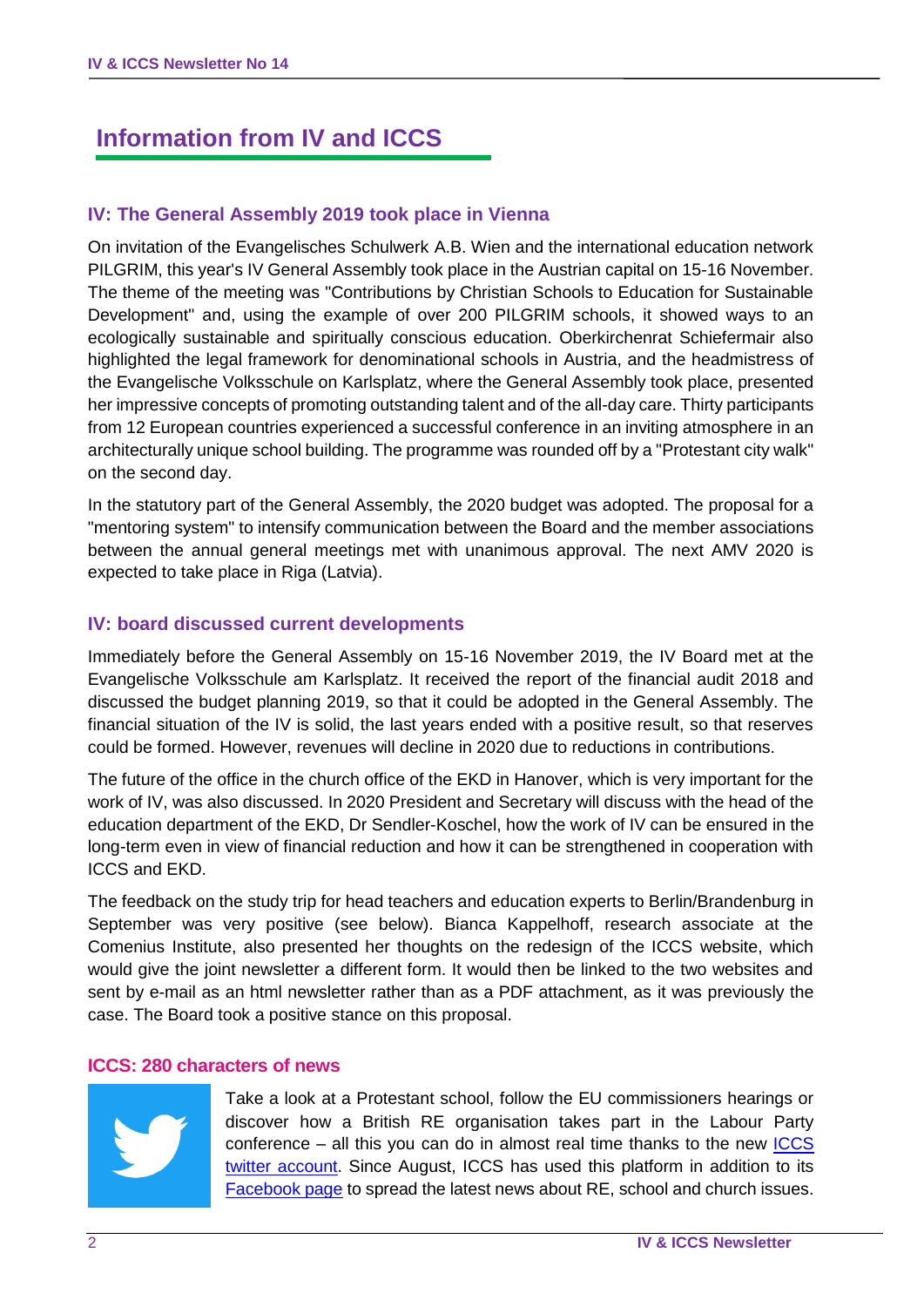

# **ICCS: Modern, handy, pink and blue – the new website of ICCS**

#### **1 Front page of the new ICCS website**

A big step has been taken by ICCS this year and is brought to you as a Christmas gift. A completely new website has been developed and is now ready to use via the new URL www.iccs.icu. It gives ICCS an innovative and refreshing design and offers the opportunity to integrate a variety of elements from informative texts via videos and photos to social media content. The front page is the heart of the website. It is structured in several sections in order to integrate various perspectives on what ICCS is all about. The sections "Topics" and "Our voice in Europe" highlight two of ICCS' core concerns: the exchange among research and practice and the political engagement on a European level. But take a look for yourself by clicking on [www.iccs.icu.](http://www.iccs.icu/)

#### **IV: report from Crete meeting of the European Christian Convention (ECC)**

As a new member of the European Christian Convention (ECC), the IV participated in the Second General Assembly from 7-10 October 2019 in the Orthodox Academy of Crete - so to speak in the cradle of Europe. The main subject of this MV was the question of the place and time of the ECC, a large ecumenical assembly of Christians in Europe. The Executive Committee, chaired by Sven Giegold (Germany), MEP, reported on various discussions with church leaders in Zurich, Strasbourg and Vienna, all promising at first, but ending with the withdrawal of Catholic partners in the cases of Zurich and Strasbourg. In Vienna the dialogue was interrupted by the change of bishop in the Protestant Church, but will be continued soon and seems quite promising. The General Assembly spoke out in favour of Vienna as the favourite place of the ECC. A desirable period for this major ecumenical event is the years 2023-25.

#### **ICCS: "future lab" with correspondents at Loegumkloster (DK) in 2020**

The future orientation of ICCS' work will be the subject of a consultation to be held in Loegumkloster, Denmark, from 2 to 4 June 2020. The board and the national correspondents will discuss how to take up the current challenges in the field of church and school, which (digital) instruments and projects serve to advise and develop common positions, and how to further shape representation and participation in church (CEC and CPCE) and European political institutions. The board prepared the gathering in a virtual meeting via ZOOM on 25 November.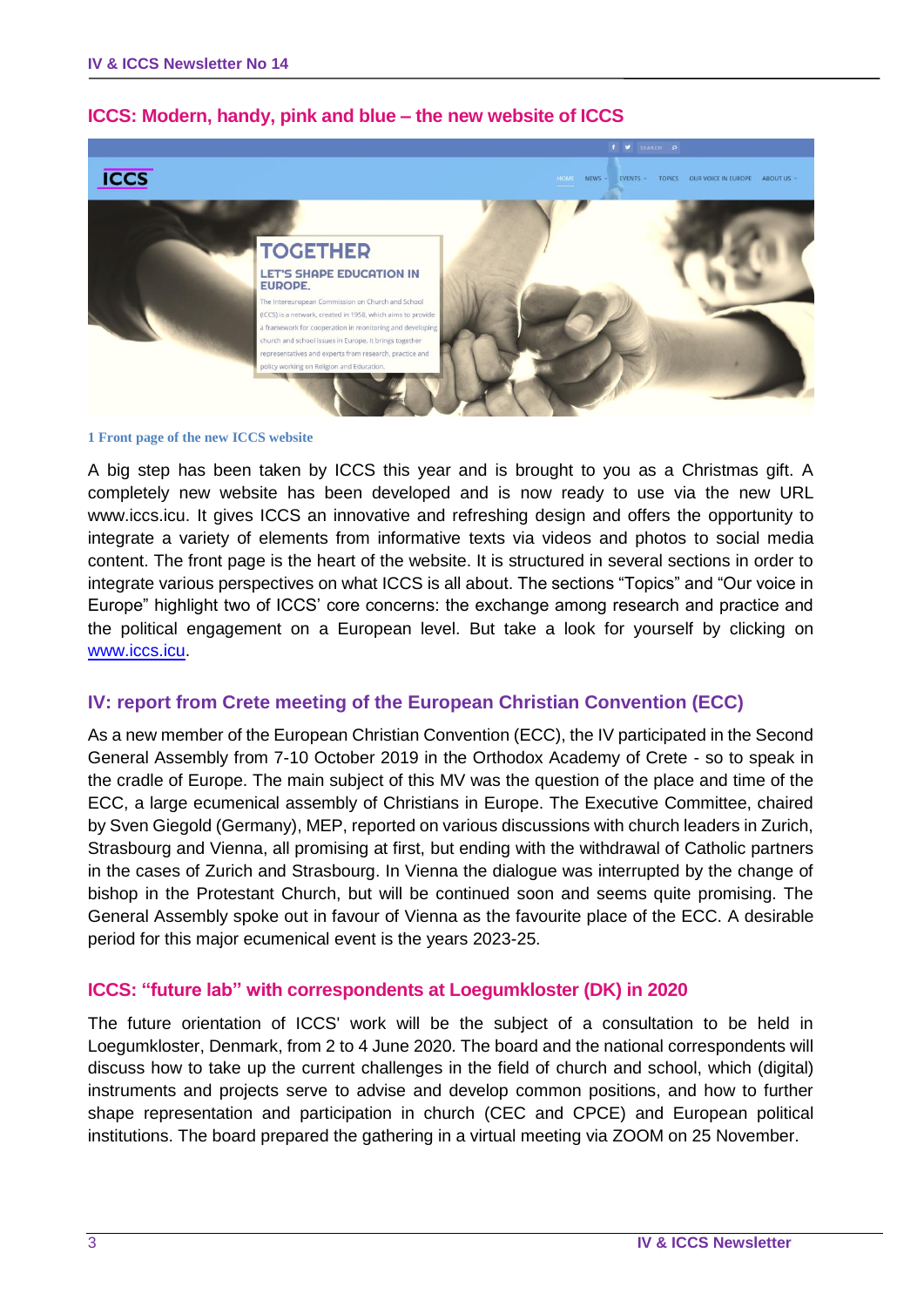#### **ICCS and IV: Inspiration and lasting impressions – the study tour 2019 to Berlin**

Berlin 30 years after the Fall of the Wall – what an exciting time to visit Protestant schools in this area. Eight school leaders from the Netherlands, Estonia, Romania and Poland took the opportunity and participated in the study tour offered by the CoGREE member organisations ICCS and IV. From 24-27 September 2019 visits to three different schools and meetings with administrative officers were provided for the group.

One of the schools was the "Evangelische Schule Pankow". Headteacher Gunnar Hermann not only presented the school but also explained how they promote the school's development. Thanks to a self-evaluation, teachers, students and parents develop regularly a new school programme together deciding on the main development goals of the school for the next couple of years. The "Evangelische Schule Frohnau" and the "Evangelische Schule Neuruppin" on the other hand are characterised by the fact that they are both primary and secondary schools. So most of the students spend their entire school life there. At both schools, the very good relationships between

students and teachers and the "family spirit" school culture impressed the visiting group. In Frohnau, headteacher Christine Behnken discussed with the group the challenges of having a rather homogenous student body. How do you confront these students with life outside their "bubble"? Students from the 11th grade English class then showed the school leaders around and answered questions. In Neuruppin, former student Albert, who graduated this summer, took over this task. In addition to that, the glimpse into a 1st grade lesson, to



group had the chance to get a **2 The participants in front of the Evangelische Grundschule Pankow**

discuss with a teacher and to converse with Deputy headteacher Dr Bettina Labahn. What makes the school special is the focus on art, music and drama as well as their extensive project work, especially with external partners from the city community. The goal: to give every student the chance to discover his or her special talent.

The school visits were rounded off by meetings with officials from the overarching church and school structures in Berlin and Brandenburg. Whereas Dr Friedhelm Kraft explained the system of Religious Education, Rainer Gronen from the regional school foundation explained the work of his umbrella organisation for the Protestant schools in Berlin and Brandenburg. He and his colleagues take care of administrative tasks, employ teachers, offer counselling, exchange and teacher training. Currently, a special focus is on the topics of digitalisation, diversity and educational quality. The guided city tour through Jewish Berlin turned out to be an intriguing extra to the study tour programme. The tour guide impressed everyone with her deep knowledge about the Holocaust and the development of Jewish life in Berlin. Something especially positive: the Jewish community is growing again. By the end of the tour, all participants were very grateful for these opportunities of exchange with locals from Berlin and Brandenburg, as well as within the group. Full of ideas for their respective schools, the participants went to catch trains and flights to return home.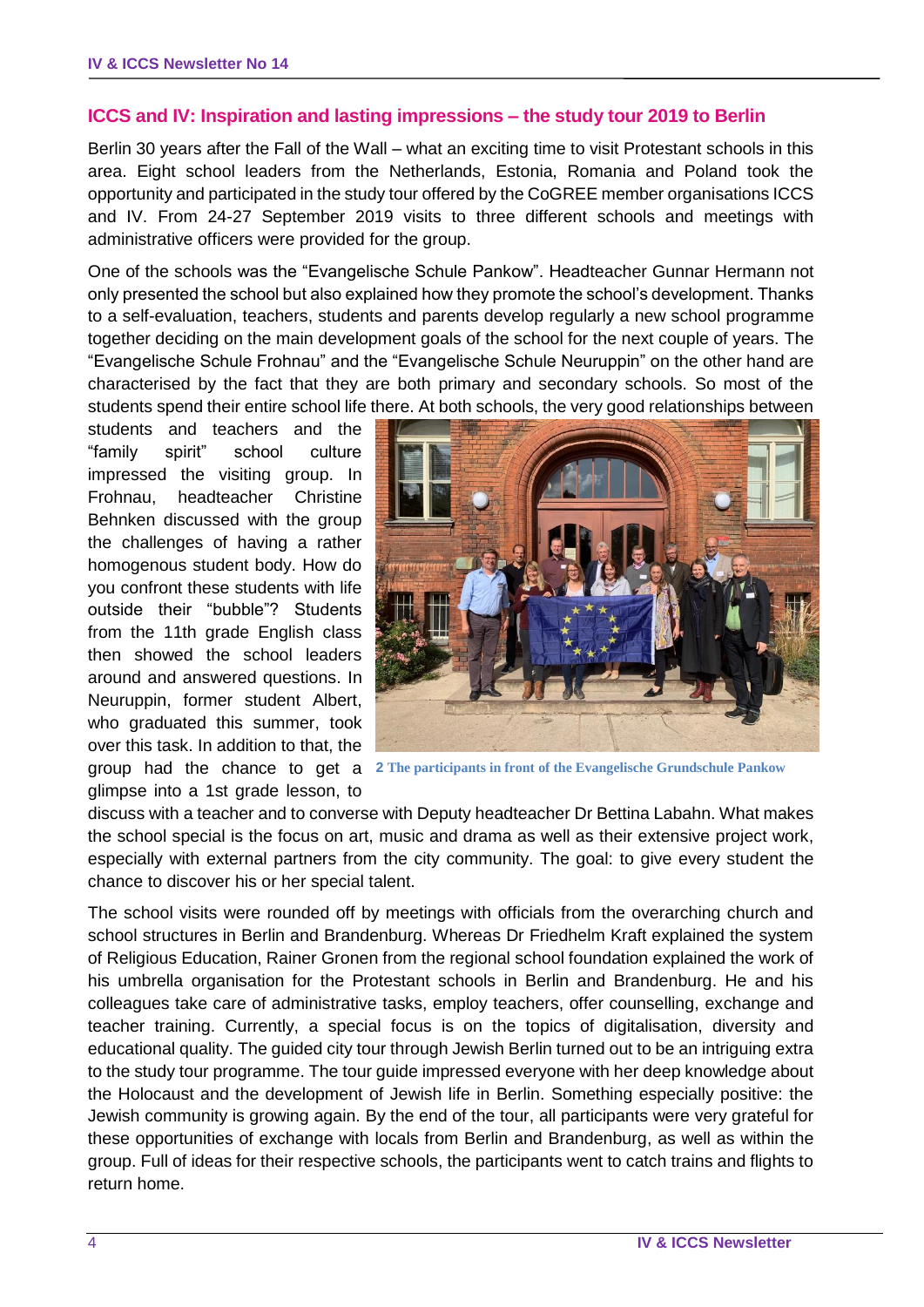#### **EREnews issue 2019-3 published**

A new issue of the EREnews has been published by its editor Flavio Pajer (Italy). The aim of EREnews, quarterly multilingual electronic newsletter published since 2003, is to inform about events, documents, publications related to the religion/s managing in the public educational and academic space in the European Union. You find the current as well as older issues [here.](http://www.lasalliana.it/risorse/erenews-notiziario-trimestrale.html)

# **CoGREE and member organisations**



#### **CoGREE: Klingenthal 2020 plannings go ahead**

The  $5<sup>th</sup>$ -9<sup>th</sup> October 2020 is an important date to highlight in your calendar. It is the date of the next Klingenthal Colloquy. At their December meeting in Düsseldorf, Germany, the CoGREE steering group reflected on the last colloquy and discussed the focus theme of the next one in 2020. The group decided to develop further a theme about the challenge of how to take a stand for religion in education. Often, the role of Religious Education or religion in education in general is questioned in the public sphere. That criticism might come from parents or teachers at a school or administrators and government officials from local to European level. How do we react to this criticism? And how can we tell our stories? That will be at the heart of the programme. Traditionally, the programme will also include a visit to Strasbourg and an exchange with officials from the European institutions.



**3 EFTRE themed cupcake**

#### **EFTRE: Conference in Dublin in August 2019 – the story of reconciling realities**

During the last days of August, the EFTRE network came together in Dublin, Ireland, to hold its triannual conference. Old friends reunited in joy and welcomed new members into their midst.

Around 60 delegates from 22 countries had come together to think about "Reconciling Realities in Religious Education". It turned out that the island of Ireland was the perfect setting for this mission.

Speakers from the island – North and South – examined the topic from various angles on the first day. Padraig Ó Tuama, theologian, poet and member of the Corrymeela community in Northern Ireland, drew attention to the fact how much words and storytelling affect our perception of realities and what needs to be done in those terms to reconcile realities especially regarding Northern Ireland. Anne

Looney, Executive Dean of the Institute of Education of the DCU positioned Religious Education in relation to the emerging field of Education future studies – an approach that might help reconcile realities in RE with current social changes and challenges.

Altogether, the conference was characterised by innovative reflections about RE in Europe combined with humour, vivid illustrative examples and opportunities for deep thinking. Participants appreciated the well-balanced mix of further keynotes, practical workshops, visits in the city of Dublin and opportunities for socialising. The workshops covered a wide range of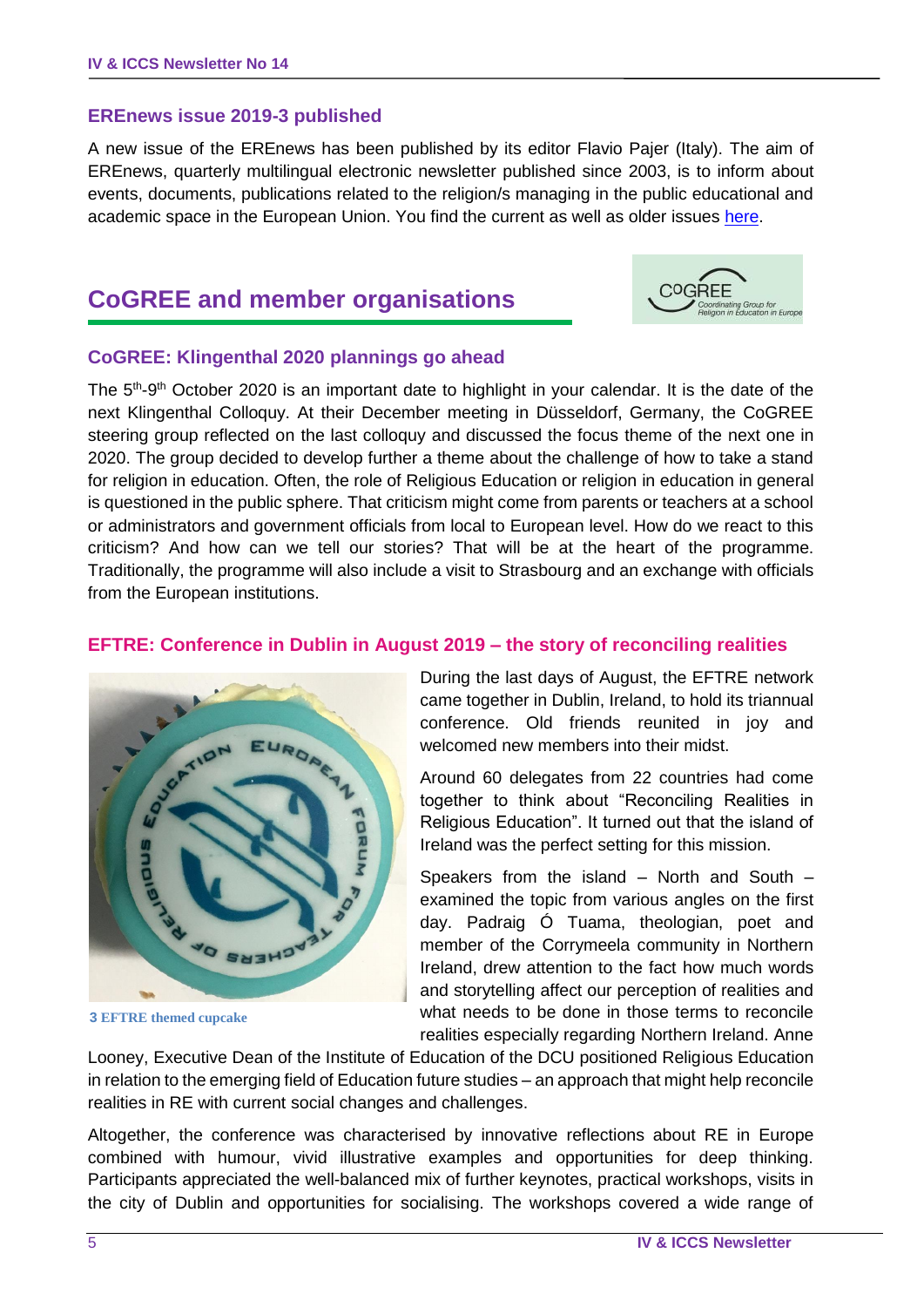approaches from how to use technology in RE to addressing controversial issues, using drama techniques or the use of sacred texts in the RE classroom. The contributions from 12 nations to these workshops demonstrated in a very inspiring way the richness of RE across Europe. Thanks to the warm and welcoming atmosphere, the participants are already looking forward to the next EFTRE gathering in Rome in 2022! The invitation from the Italian representatives was welcomed with enthusiasm! You can find more information on [www.eftre.net.](http://www.eftre.net/)

# **EuFRES conference 2020 about intercultural dialogue – enrol now !**

EuFRES is proud to announce that the next conference will be held in Vienna from April 15th to 19th, 2020. The topic of the meeting is: Intercultural dialogue in Europe. Contribution of catholic Religious Education in schools. According to the EuFRES tradition, academics and people responsible for religious education in state schools from European countries will take part in the conference. EuFRES has its roots in the catholic environment but is open to other faiths. As it was during the previous conference, translation and interpretation of speeches will be provided in the following languages: Italian, English, German, Spanish and Polish. Those interested in attending are asked to register before 1 January 2020. For further information about the conference topic, the agenda and the registration information, please read more [here.](https://cogree.org/2019/11/25/eufres-conference-2020-about-intercultural-dialogue-in-europe/)

# **PILGRIM: Dr Hans Hisch stepped back as director**

On Wednesday, 12 November 2019, a new board of directors was elected for the Vienna-based ecological-spiritual education initiative PILGRIM, which operates internationally. The founder and long-standing director Dr. Hans Hisch was appointed Honorary President. The new director Dr Herta Ucsnik was unanimously elected and sees an important focus on the promotion of education for sustainable development in schools. At the following ceremony for the award of the PILGRIM Youth Prize to the Islamic Gymnasium Vienna for the project "Year of Sustainability: Ecology - Society - Social Affairs", she emphasised how important the cooperation of religious schools and pupils is for the environment. Thanks to Hans Hisch for the many years he spent building up PILGRIM!

# **EFTRE: Hands on: new Executive drives important decisions forward**

After the conference is before the conference. At their meeting in late November, the EFTRE Executive looked back at the conference in Dublin this year and started to plan the next one ahead. As it will take place in Rome, Italian board member Orazio Ruscica participated in the meeting and will be co-opted into the Executive until then. The Executive decided on the 25 -28 August 2022 as provisional conference date. Ideas for the conference theme will be discussed further at the next board meeting, which will take place on 27 and 28th March 2020 in Valencia, Spain.

Furthermore, the Executive decided to undertake the development of a new EFTRE website to incorporate current and future technological capabilities. New Executive member Bianca Kappelhoff from Germany will from now on work with and support the Secretary Elisabeth Faber to develop a more efficient approach to managing membership of EFTRE.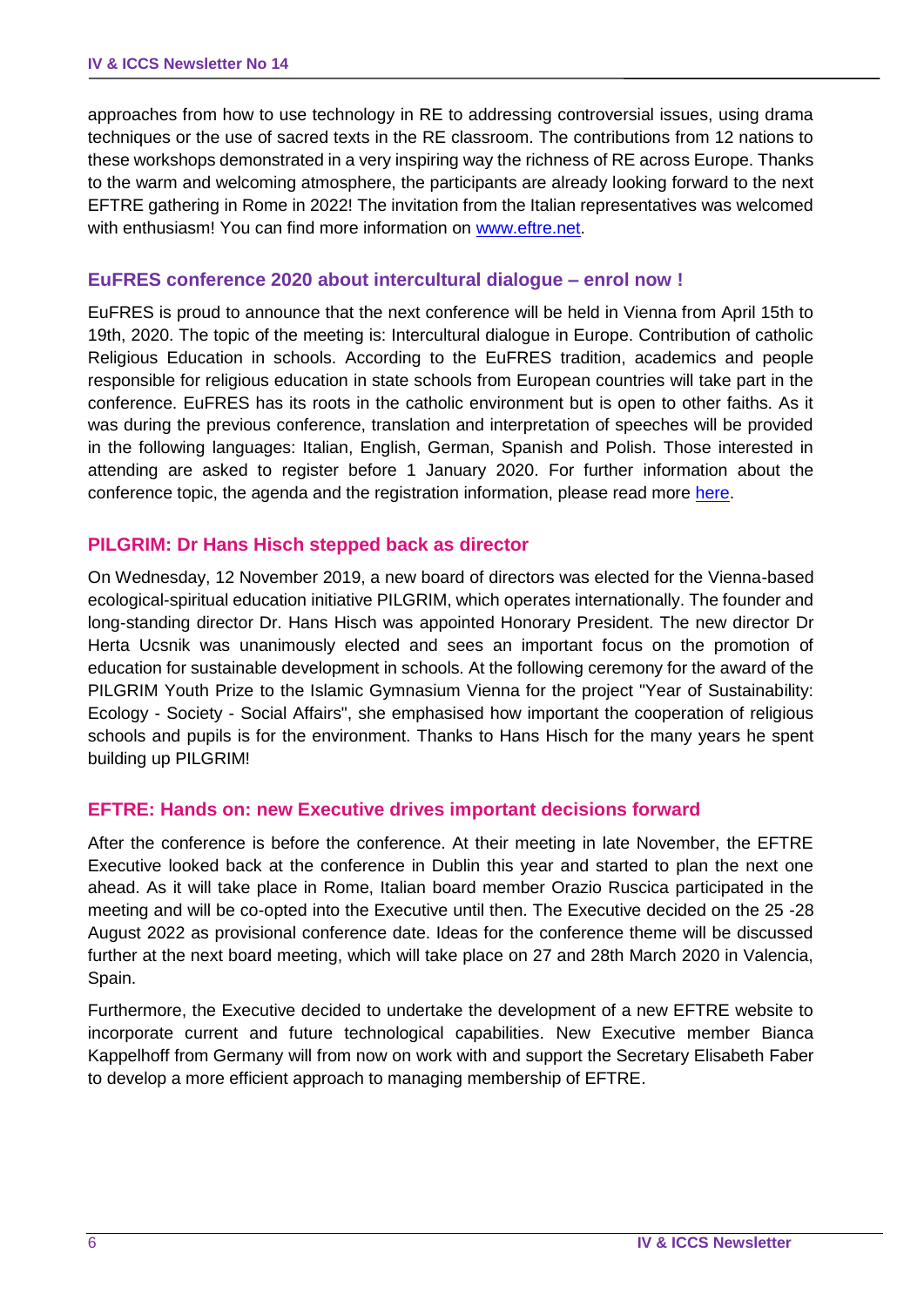# **GPENreformation: Action-packed start of the ERASMUS+ Project "Schools joining up for Communities of Peace"**

Have you ever written a project proposal? Have you? Then you'll know how far it is from the first idea to the drafting and approval of the application to the actual start of the project... But: Slow and steady wins the race! This was proven by the kick-off event of the EU-funded project "Schools joining up for Communities of Peace", which took place on October 24 and 25 in Berlin.

Fourteen coordinators of the nine project partners from six European countries (Germany, Hungary, Ireland, Netherlands, Poland, United Kingdom) met in the middle of Berlin to get to know one another, to work together on the project vision, the contents, milestones and the distribution of responsibilities. In particular, the output of the project, a digital map that enables interactive journeys to places of peace and conflict by means of the "Actionbound" application, was the subject of lively discussion. The workshop of Lotta, who works for Actionbound, caused a lot of hustle and bustle: With "The Roof is on fire" and "Who is my sib?" the participants themselves developed their own digital rallies, which led to a wild hunt through the conference room and the whole building.

The project will start with a video conference for the participating teachers in December. The team is looking forward to great action!



# **CPCE launched new working group on education**

The Community of Protestant Churches in Europe has established a new working group on education. The specific task of the group is to monitor and supervise the Religious Education syllabus of Euroepan schools that is currently under revision. European schools are educational institutions set up by the European Union's Member States and the European Union. The Schools follow a specific curriculum and offer the Euroepan Baccalaureate diploma. The school system consists of two years of early education (nursery cycle), five years of primary and seven years of secondary education. Religious Education so far was taught according to the regulations of the Member States. Dr Peter Schreiner was nominated as a member of the CPCE working group.

# **Council of Europe and European Union**



# **EU: New funding opportunity for exchange on religion**

From 2020, there will probably be an interesting new funding opportunity offered by the European Union. The "Global Exchange on Religion in Society" programme has been announced as a kind of Erasmus+ for disseminators from civil society actors working on faith and social inclusion (also religious and worldview organisations). The programme will bring together groups of 20-25 participants working on similar themes, traveling to a place of particular relevance to the subject,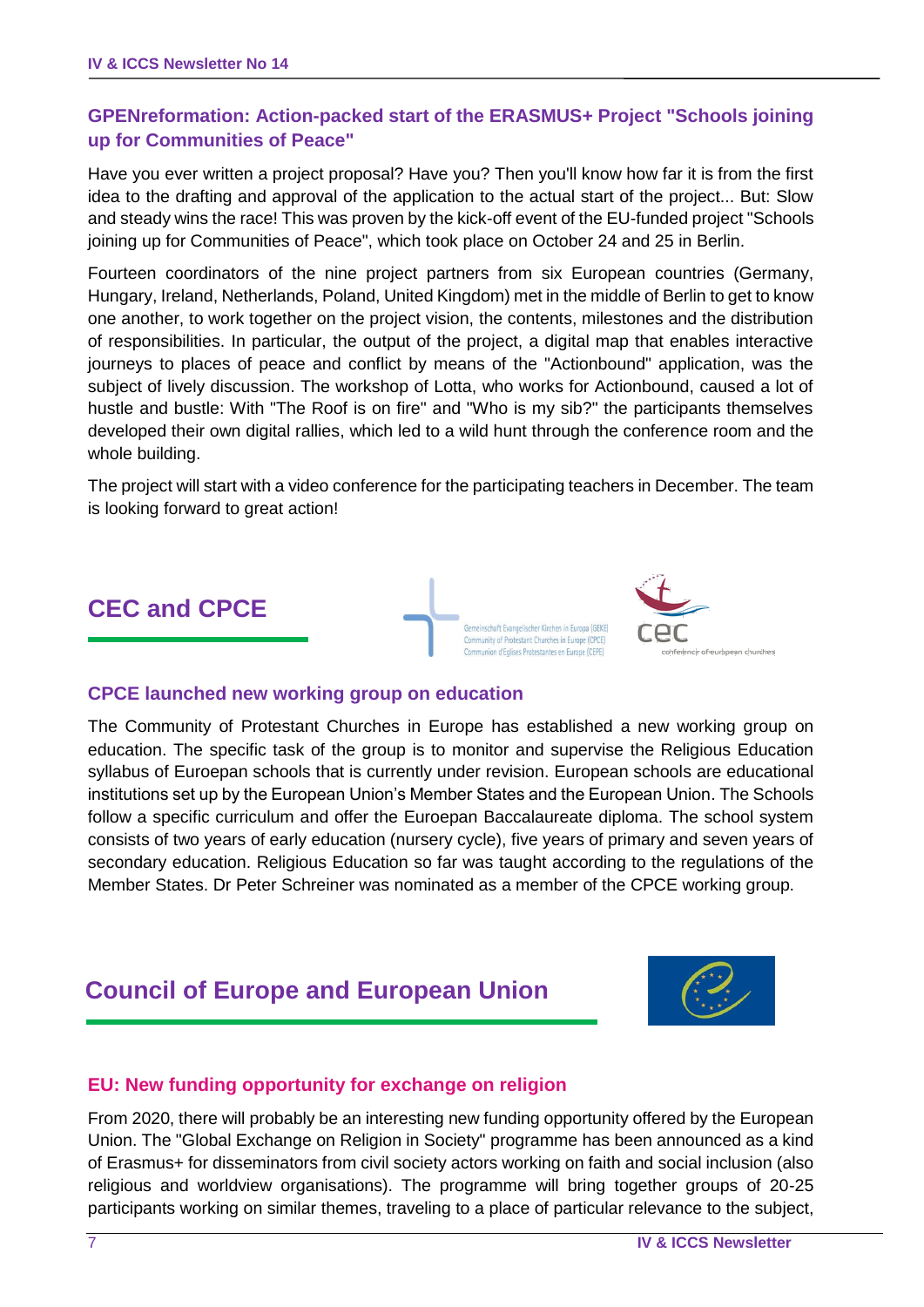visiting local institutions and NGOs, sharing their own experiences and learning from one another. This may also be an opportunity to intensify exchanges among IV and ICCS and other CoGREE members.

A first call for proposals will be launched in the first half of 2020 at the latest by which time more detailed information on application and funding modalities will be announced. A total of €1.5 million is to be made available by the European Commission. Further information can be found on the website of the European External Action Service: [https://tinyurl.com/t83oop5.](https://tinyurl.com/t83oop5) New developments will also be covered on the ICCS website.

# **EU: fundamental rights and rule of law – trends from a civil society perspective**

At the invitation of the Fundamental Rights Agency (FRA), a sub-organisation of the EU based in Vienna, the IV took part in a conference on "Fundamental Rights and the Rule of Law - Trends in the EU from the Perspective of Civil Society". It took place on 5 November 2019 in the European Economic and Social Committee (EESC) building in Brussels. The EESC is a consultative body of the EU and represents the perspective of organised civil society (employers, workers, stakeholders). It has 350 members from all 28 EU countries and prepares statements for the European Parliament, the Council and the Commission.

In 2018, a Working Group on Fundamental Rights and the Rule of Law was set up with 21 members and will visit all EU Member States in the coming years. The first five visits in 2018/19 went to Romania, Poland, Hungary, France and Austria and resulted in a report which was presented to the public during the conference. The country-specific conditions in the areas of media, civic space and discriminated groups were analysed in more detail and discussed with regard to preventive measures and intervention strategies. The aim of the working group is to develop effective mechanisms for safeguarding fundamental rights and the rule of law, including under Article 7 of the EU Treaty ("infringement procedure").

# **Council of Europe: Conference of INGOs took place in October 2019**

From 28<sup>th</sup> to 31<sup>st</sup> October the biannual meeting of the Conference of International Non-Governmental Organisations at the Council of Europe took place in Strasbourg.

Over 300 organisations are recognised by the Council of Europe in Strasbourg. Among these are large aid organisations such as Caritas or Amnesty International, as well as small interest groups such as the COMENIUS Association. Executive Secretary Sören Lenz participated on behalf of the Conference of European Churches (CEC). Unlike other large international organisations, the INGOs have a participatory status with the Council of Europe, i.e. they have a say in bodies and intergovernmental working groups.

One of the main topics discussed was migration and the growing hostility towards migrants and asylum seekers on the Internet. At the meeting special rapporteurs of the Human Rights Committee declared with concern that "the web has become an agora of anti-migrants" that is particularly influencing young people. In her report, Iamvi Totsi, Vice-Chair of the Human Rights Committee of the Conference of INGOS explained that "the fear of terrorism was exploited in the context of migration". She called on the NGOs to continue their engagement with the matter. In the context of the session of the education and culture committee the proposal of a European Cultural Identity White Paper has been discussed. The INGOs were asked to comment and supplement the current draft. Sören Lenz said: "We are not happy that religions don't play a major role in the proposed text. Within the group of Christian NGOs we will discuss this further and participate in the consultation process."